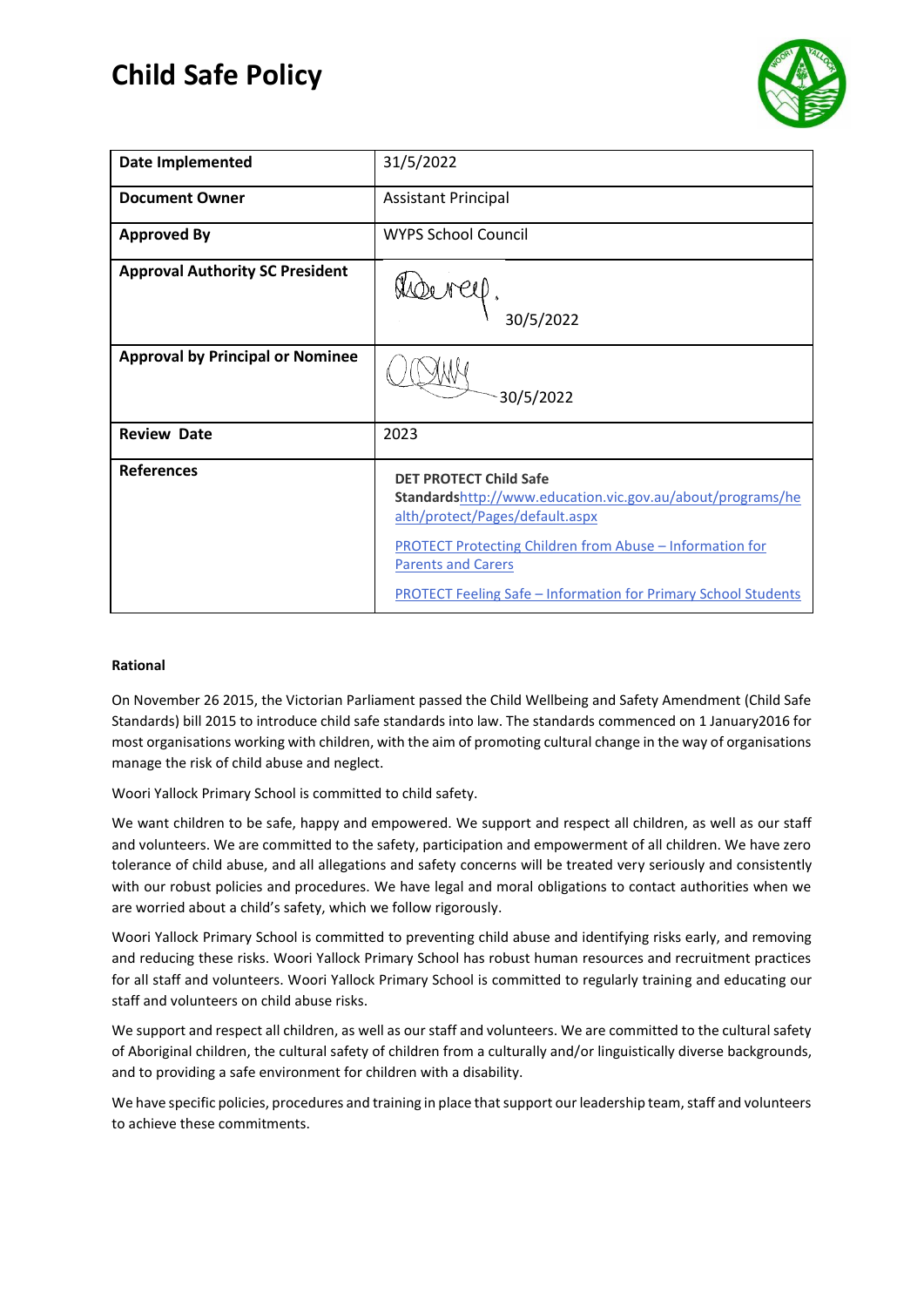To create and maintain a child safe organisation, an entity to which the standards apply must have:

- **Standard 1:** Strategies to embed an organisational culture of child safety, including through effective leadership arrangement (see Appendix 1)
- **Standard 2:** A child safe Policy or statement of commitment to child safe (see below)
- **Standard 3:** A code of conduct establishes clear expectations for appropriate behaviour with children (see Appendix 3)
- **Standard 4:** Screening, supervision, training and other human resources practices that reduce the risk of child abuse by new and existing personnel (See working with children check Policy)
- **Standard 5:** Processes for responding to and reporting suspected child abuse (see Mandatory Reporting Policy) (see Appendix 5) (see appendix 6) (see appendix 7)
- **Standard 6:** Strategies to identify and reduce or remove risks of child abuse (see appendix 4)
- Standard 7: Strategies to promote the participation and empowerment of children (see Student Engagement and Inclusion Policy)

# **Implementation**

Woori Yallock Primary School will ensure the Child Safe Standards are implemented and adhered to, to ensure the safety and wellbeing of all students at the school and promote an organisational culture that manages the risk of child abuse and neglect.

- The schools Child Safe Policy will address the Ministerial order 870 and be ratified through School Council
- The Assistant Principal will be responsible for monitoring the Child Safe Policy and its Implementation Throughout the school community
- Current staff will be provided a copy of the Child Safe Policy and important aspects of the policy highlighted as part of the schools induction process
- New and returning staff will be provided with a copy of the Child Safe Policy and important aspects of the policy highlighted as part of the schools induction
- Parents will be provided with a copy of the Child Safe Policy after the initial ratification or the policy
- The School Community will be informed about the schools Child Safe Policy through school website
- All staff will be alerted to the Child Safe Policy and strategies at the beginning of the school year
- The Child safe Policy will be uploaded to the schools website and saved in the Policy folder on the staff Google drive
- The School Improvement Team (SIT), along with the Education Sub Committee of school council will review the schools child safe strategies and implementation of these at the beginning of each tem as a standing agenda item. This review will take into account the Department of Education and Training (DET) Protect content to ensure procedures are aligned with Government and best practice
- The school will take all reports of child abuse seriously, ensuring the mandatory reporting and follow up procedures are implemented in line with Government requirements and ensure that appropriate support is provided to the child throughout this process
- The Principal team and staff will follow the Department of Education's PROTECT guidelines for Identifying and responding to all forms of abuse in Victorian Schools as of procedures for responding to allegations of suspected child abuse (appendix 5)
- The school's procedures for responding to allegations of suspected child abuse will be made available to children, parents/careers and the school community through the school website and school newsletter
- The School Improvement Team will review any response to reports of child abuse to ensure continual implementation of best practice and compliance with Government requirements
- Staff will be alerted to the Code of Conduct which outlines professional obligations in regards to their interactions with children

# **Aim**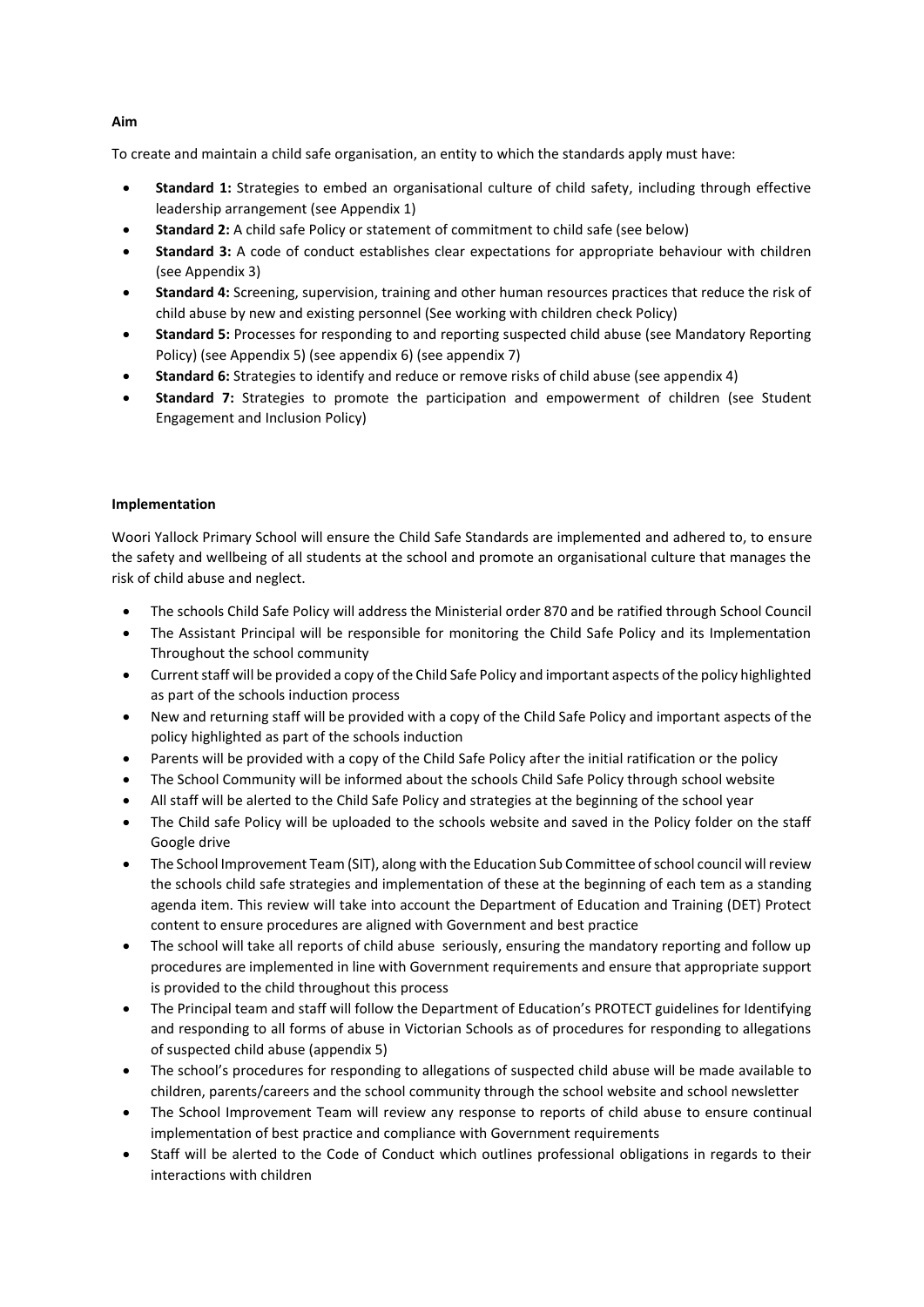- The school and its staff will follow the '*Step by step Guide to making report to child protection or Child first'* (appendix 8)
- The school and its staff will follow the *Identifying and responding to all forms of Abuse in Victorian Schools* (appendix 5)
- When identifying and responding to all forms of abuse the school and tis staff will use the *Responding to Suspected Child Abuse temple for Victorian Schools* (Appendix 6)
- The School and its staff will follow the schools Mandatory Reporting Policy
- All School staff will complete Professional Learning around Child Safe Policy and standards. This will be documented as a standing agenda item on the schools Professional Learning Plan for the first session of each school year.

# Woori Yallock Primary School's commitment to child safety

## **[Note: this could stand alone as a public commitment to child safety]**

Woori Yallock Primary School is committed to child safety.

We want children to be safe, happy and empowered. We support and respect all children, as well as our staff and volunteers.

We are committed to the safety, participation and empowerment of all children.

We have zero tolerance of child abuse, and all allegations and safety concerns will be treated very seriously and consistently with our robust policies and procedures.

We have legal and moral obligations to contact authorities when we are worried about a child's safety, which we follow rigorously.

Woori Yallock Primary School is committed to preventing child abuse and identifying risks early, and removing and reducing these risks.

Woori Yallock Primary School has robust human resources and recruitment practices for all staff and volunteers.

Woori Yallock Primary School is committed to regularly training and educating our staff and volunteers on child abuse risks.

We support and respect all children, as well as our staff and volunteers. We are committed to the cultural safety of Aboriginal children, the cultural safety of children from a culturally and/or linguistically diverse backgrounds, and to providing a safe environment for children with a disability.

We have specific policies, procedures and training in place that support our leadership team, staff and volunteers to achieve these commitments.

If you believe a child is at immediate risk of abuse phone 000.

Our children

This policy is intended to empower children who are vital and active participants at Woori Yallock Primary School. We involve them when making decisions, especially about matters that directly affect them. We listen to their views and respect what they have to say.

We promote diversity and tolerance in our organisation, and people from all walks of life and cultural backgrounds are welcome. In particular we:

- promote the cultural safety, participation and empowerment of Aboriginal children
- promote the cultural safety, participation and empowerment of children from culturally and/or linguistically diverse backgrounds
- ensure that children with a disability are safe and can participate equally.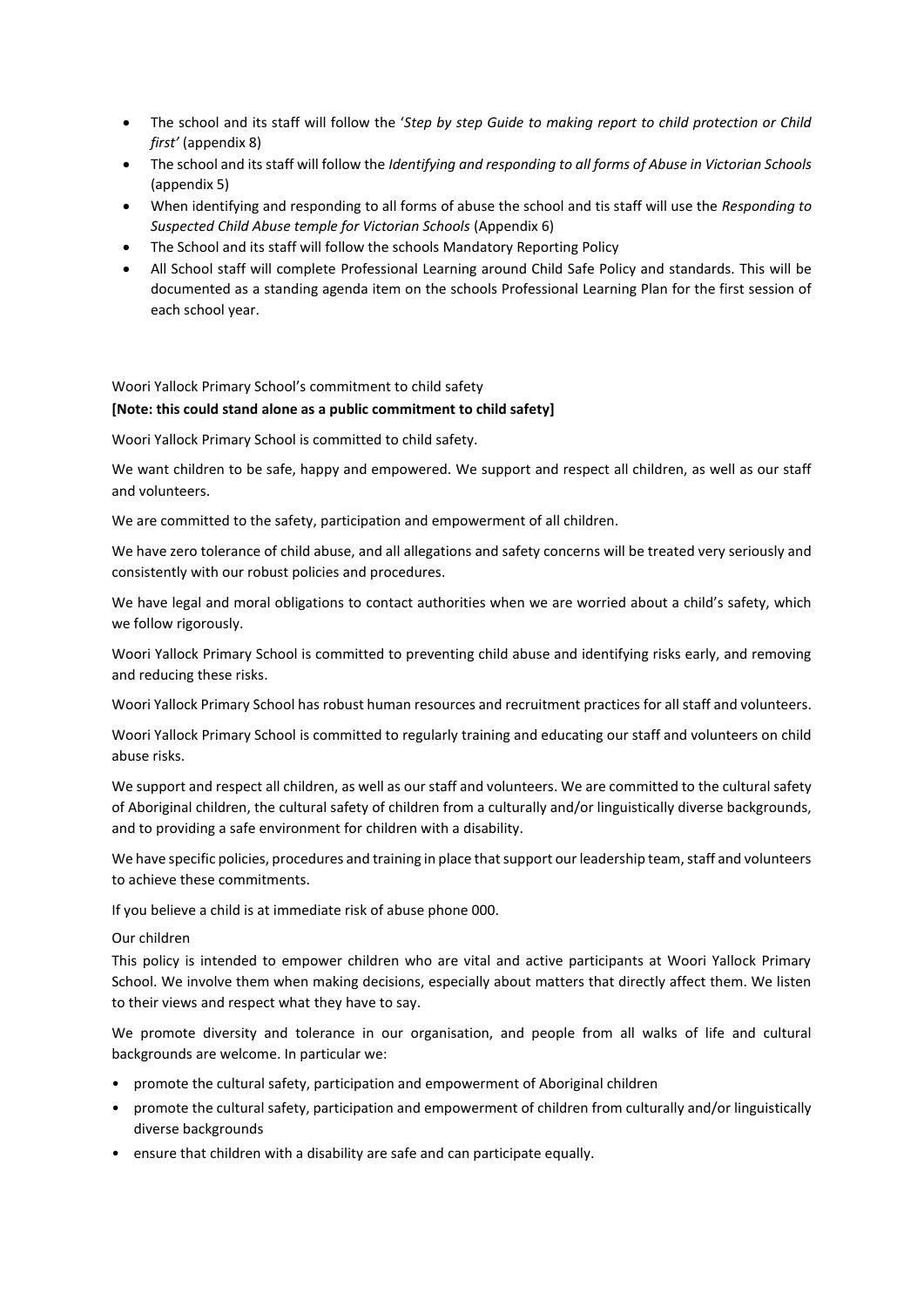### Our staff and volunteers

This policy guides our staff and volunteers on how to behave with children in our organisation.

All of our staff and volunteers must agree to abide by our code of conduct which specifies the standards of conduct required when working with children. All staff and volunteers, as well as children and their families, are given the opportunity to contribute to the development of the code of conduct.

#### Training and supervision

Training and education is important to ensure that everyone in our organisation understands that child safety is everyone's responsibility.

Our organisational culture aims for all staff and volunteers (in addition to parents/carers and children) to feel confident and comfortable in discussing any allegations of child abuse or child safety concerns. We train our staff and volunteers to identify, assess, and minimise risks of child abuse and to detect potential signs of child abuse.

We also support our staff and volunteers through ongoing supervision to: develop their skills to protect children from abuse; and promote the cultural safety of Aboriginal children, the cultural safety of children from linguistically and/or diverse backgrounds, and the safety of children with a disability.

New employees and volunteers will be supervised regularly to ensure they understand Woori Yallock Primary School's commitment to child safety and that everyone has a role to play in protecting children from abuse, as well as checking that their behaviour towards children is safe and appropriate (please refer to this organisation's code of conduct to understand appropriate behaviour further). Any inappropriate behaviour will be reported through appropriate channels, including the Department of Health and Human Services and Victoria Police, depending on the severity and urgency of the matter.

# Recruitment

We take all reasonable steps to employ skilled people to work with children. We develop selection criteria and advertisements which clearly demonstrate our commitment to child safety and an awareness of our social and legislative responsibilities. Woori Yallock Primary School understands that when recruiting staff and volunteers we have ethical as well as legislative obligations.

We actively encourage applications from Aboriginal peoples, people from culturally and/or linguistically diverse backgrounds and people with a disability.

All people engaged in child-related work, including volunteers, are required to hold a Working with Children Check and to provide evidence of this Check. Please see the [Working with Children Check](http://www.workingwithchildren.vic.gov.au/) website <www.workingwithchildren.vic.gov.au> for further information

We carry out reference checks and police record checks to ensure that we are recruiting the right people. Police record checks are used only for the purposes of recruitment and are discarded after the recruitment process is complete. We do retain our own records (but not the actual criminal record) if an applicant's criminal history affected our decision making process.

If during the recruitment process a person's records indicate a criminal history then the person will be given the opportunity to provide further information and context.

# Fair procedures for personnel

The safety and wellbeing of children is our primary concern. We are also fair and just to personnel. The decisions we make when recruiting, assessing incidents, and undertaking disciplinary action will always be thorough, transparent, and based on evidence.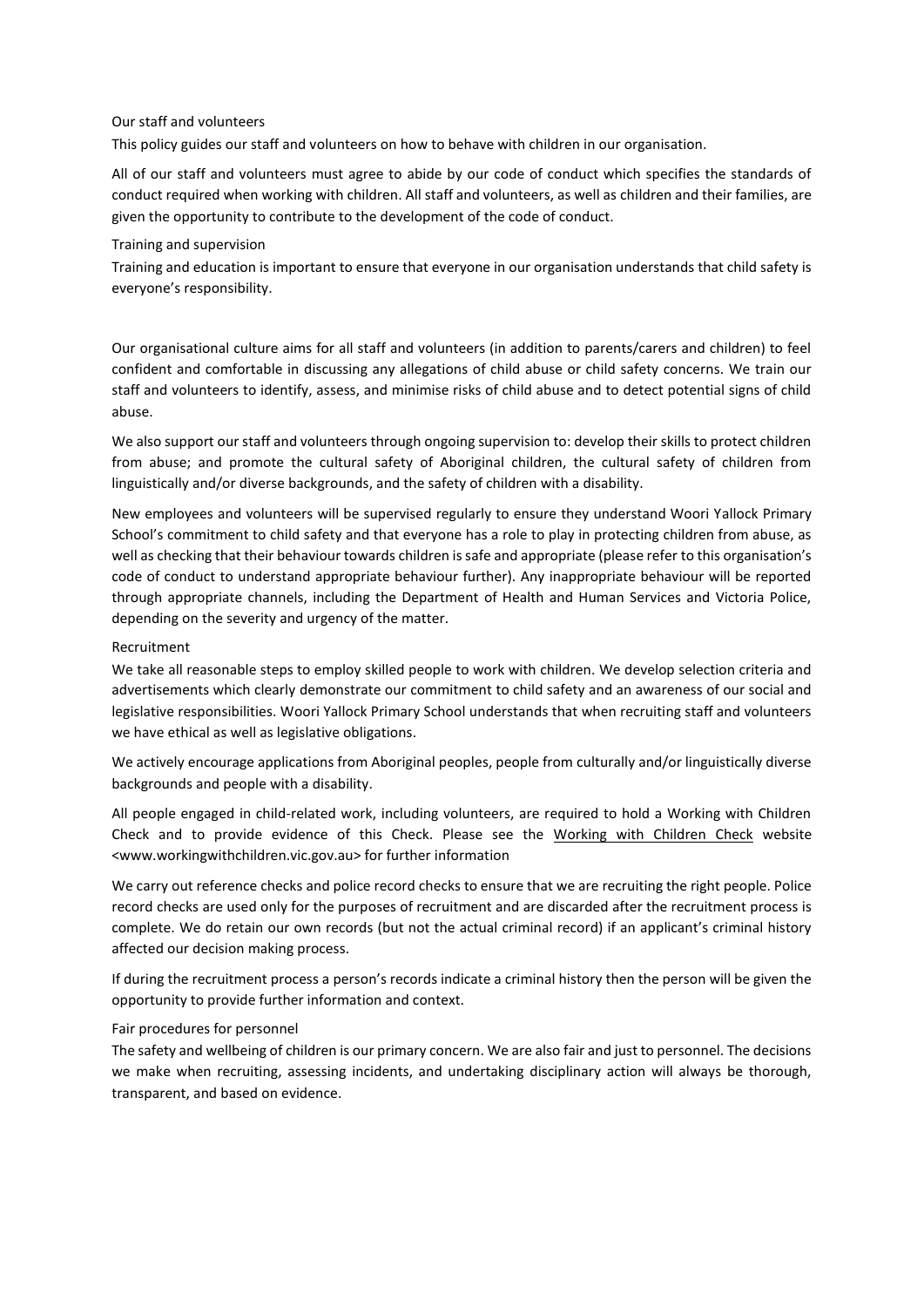We record all allegations of abuse and safety concerns using our incident reporting form<sup>1</sup>, including investigation updates. All records are securely stored.

If an allegation of abuse or a safety concern is raised, we provide updates to children and families on progress and any actions we as an organisation take.

#### Privacy

All personal information considered or recorded will respect the privacy of the individuals involved, whether they be staff, volunteers, parents or children, unless there is a risk to someone's safety. We have safeguards and practices in place to ensure any personal information is protected. Everyone is entitled to know how this information is recorded, what will be done with it, and who will have access to it.

## Legislative responsibilities

Woori Yallock Primary School takes our legal responsibilities seriously, including:

- **Failure to disclose:** Reporting child sexual abuse is a community-wide responsibility. All adults in Victoria who have a reasonable belief that an adult has committed a sexual offence against a child under 16 have an obligation to report that information to the police.<sup>2</sup>
- **Failure to protect:** People of authority in our organisation will commit an offence if they know of a substantial risk of child sexual abuse and have the power or responsibility to reduce or remove the risk, but negligently fail to do so.<sup>3</sup>
- Any personnel who are **mandatory reporters** must comply with their duties.<sup>4</sup>

## Risk management

In Victoria, organisations are required to protect children when a risk is identified (see information about failure to protect above). In addition to general occupational health and safety risks, we proactively manage risks of abuse to our children.

We have risk management strategies in place to identify, assess, and take steps to minimise child abuse risks, which include risks posed by physical environments (for example, any doors that can lock), and online environments (for example, no staff or volunteer is to have contact with a child in organisations on social media).

#### Regular review

This policy will be reviewed yearly and following significant incidents if they occur. We will ensure that families and children have the opportunity to contribute. Where possible we do our best to work with local Aboriginal communities, culturally and/or linguistically diverse communities and people with a disability.

#### Allegations, concerns and complaints

Woori Yallock Primary School takes all allegations seriously and has practices in place to investigate thoroughly and quickly. Our staff and volunteers are trained to deal appropriately with allegations.

We work to ensure all children, families, staff and volunteers know what to do and who to tell if they observe abuse or are a victim, and if they notice inappropriate behaviour.

We all have a responsibility to report an allegation of abuse if we have a reasonable belief that an incident took place (see information about failure to disclose above).

- Further information about the failure to disclose offence is available on th[e Department of Justice and Regulation website](http://www.justice.vic.gov.au/home/safer+communities/protecting+children+and+families/failure+to+disclose+offence) <www.justice.vic.gov.au/home/safer+communities/protecting+children+and+families/failure+to+disclose+offence>.
- <sup>3</sup> Further information about the failure to protect offence is available on th[e Department of Justice and Regulation website](http://www.justice.vic.gov.au/home/safer+communities/protecting+children+and+families/failure+to+protect+offence) <www.justice.vic.gov.au/home/safer+communities/protecting+children+and+families/failure+to+protect+offence>.

<sup>&</sup>lt;sup>1</sup> See resource seven in this toolkit.

<sup>&</sup>lt;sup>2</sup> A person will not commit this offence if they have a reasonable excuse for not disclosing the information, including a fear for their safety or where the information has already been disclosed.

<sup>4</sup> Mandatory reporters (doctors, nurses, midwives, teachers (including early childhood teachers), principals and police) must report to child protection if they believe on reasonable grounds that a child is in need of protection from physical injury or sexual abuse.

See the Department of Health and Human Services website for information abou[t how to make a report to child protection](http://www.dhs.vic.gov.au/about-the-department/documents-and-resources/reports-publications/guide-to-making-a-report-to-child-protection-or-child-first)

<sup>&</sup>lt;www.dhs.vic.gov.au/about-the-department/documents-and-resources/reports-publications/guide-to-making-a-report-to-childprotection-or-child-first>.